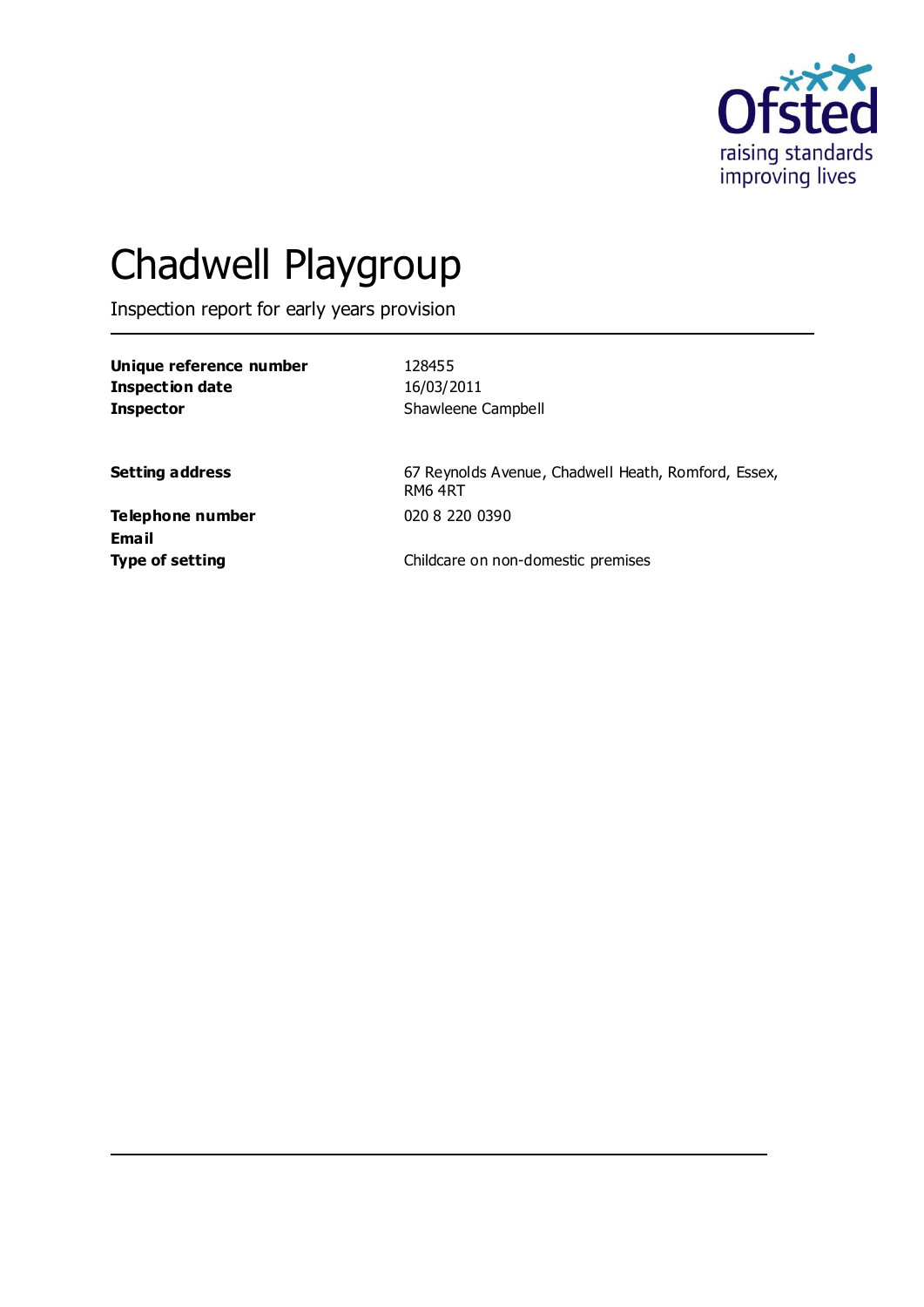The Office for Standards in Education, Children's Services and Skills (Ofsted) regulates and inspects to achieve excellence in the care of children and young people, and in education and skills for learners of all ages. It regulates and inspects childcare and children's social care, and inspects the Children and Family Court Advisory Support Service (Cafcass), schools, colleges, initial teacher training, work-based learning and skills training, adult and community learning, and education and training in prisons and other secure establishments. It assesses council children's services, and inspects services for looked after children, safeguarding and child protection.

If you would like a copy of this document in a different format, such as large print or Braille, please telephone 0300 123 1231, or email enquiries@ofsted.gov.uk.

You may copy all or parts of this document for non-commercial educational purposes, as long as you give details of the source and date of publication and do not alter the information in any way.

T: 0300 123 1231 Textphone: 0161 618 8524 E: enquiries@ofsted.gov.uk W: [www.ofsted.gov.uk](http://www.ofsted.gov.uk/)

© Crown copyright 2011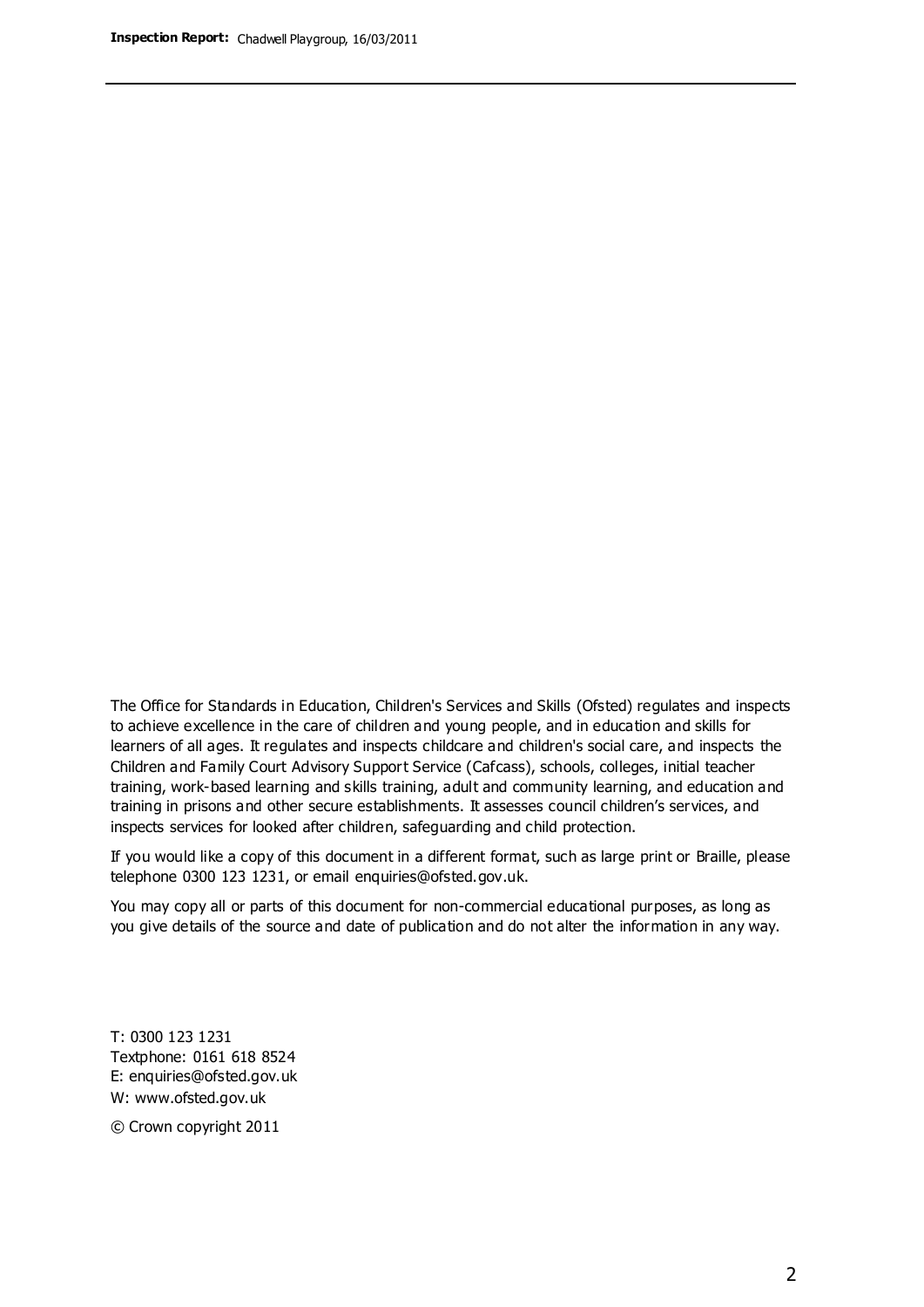## **Introduction**

This inspection was carried out by Ofsted under Sections 49 and 50 of the Childcare Act 2006 on the quality and standards of the registered early years provision. 'Early years provision' refers to provision regulated by Ofsted for children from birth to 31 August following their fifth birthday (the early years age group). The registered person must ensure that this provision complies with the statutory framework for children's learning, development and welfare, known as the *Early* Years Foundation Stage.

The provider must provide a copy of this report to all parents with children at the setting where reasonably practicable. The provider must provide a copy of the report to any other person who asks for one, but may charge a fee for this service (The Childcare (Inspection) Regulations 2008 regulations 9 and 10).

The setting also makes provision for children older than the early years age group which is registered on the voluntary and/or compulsory part(s) of the Childcare Register. This report does not include an evaluation of that provision, but a comment about compliance with the requirements of the Childcare Register is included in Annex B.

Please see our website for more information about each childcare provider. We publish inspection reports, conditions of registration and details of complaints we receive where we or the provider take action to meet the requirements of registration.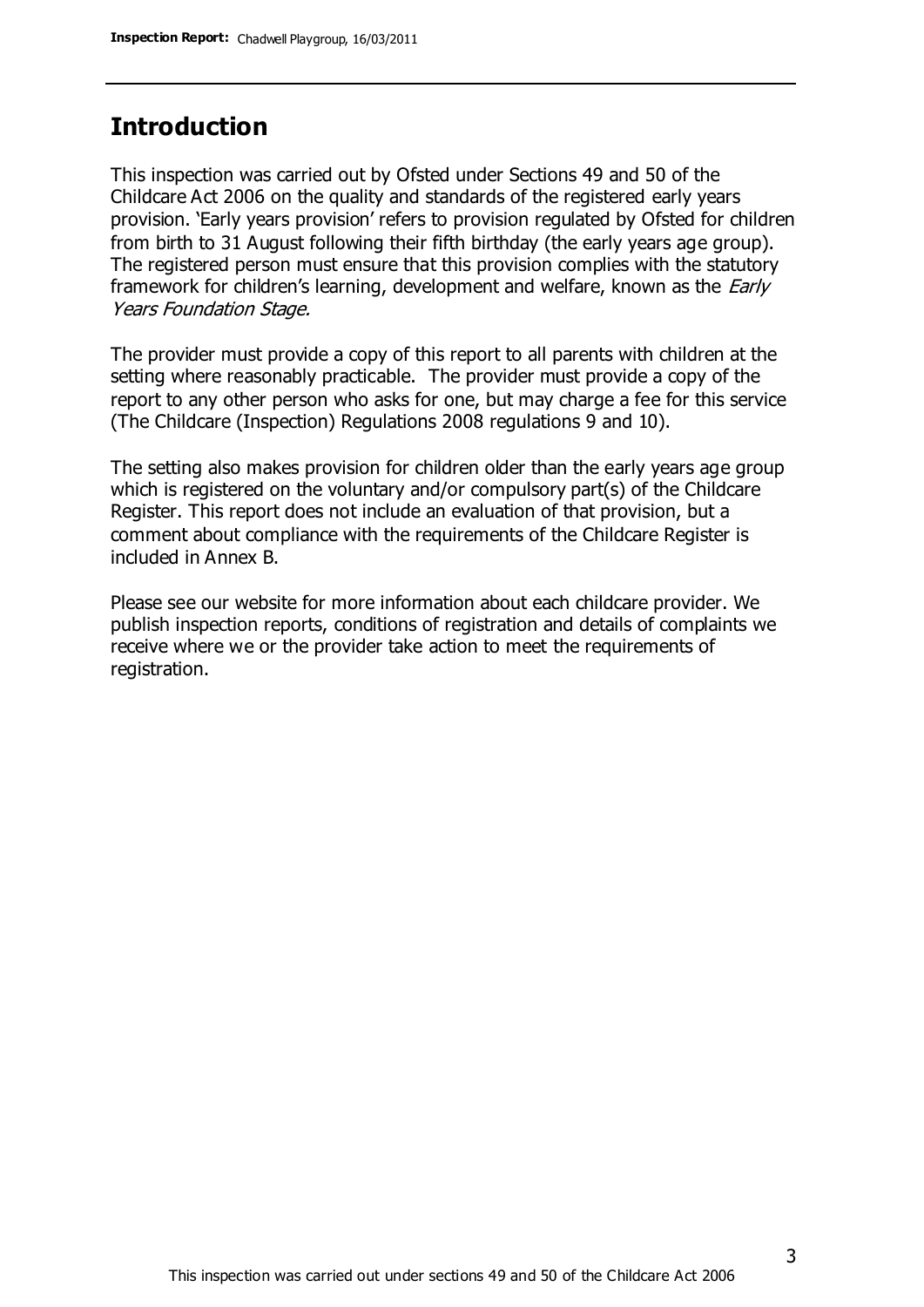# **Description of the setting**

Chadwell Playgroup was registered in 1992 and is managed by a committee. The playgroup operates from a single storey purpose built premises in Chadwell Heath in the London borough of Redbridge. All children share access to a secure enclosed outdoor play area. Chadwell Playgroup committee also manage Chadwell Out of School Club.

A maximum of 30 children may attend the playgroup at any one time. There are currently 60 children aged from three to under five years on roll. Of these, 49 children receive funding for early education. The children attend a variety of sessions and the playgroup mainly provides for children in the local community. It currently supports a number of children who speak English as an additional language and children with special educational needs and/or disabilities.

The setting is open each weekday from 9.30am to 12.30pm and 1.15pm to 4.15pm Monday to Friday, and also 9.30am to 2.30pm Monday, Wednesday and Friday term time only. The setting is registered on the Early Years Register and both parts of the compulsory and voluntary Childcare Register.

The pre-school employs 13 members of staff. Most staff including management hold appropriate early years qualifications at level 3 and 4. One member of staff is working towards a qualification and three staff are working towards a higher childcare qualification. The setting receives support from the local authority and the Pre-school Learning Alliance.

## **The overall effectiveness of the early years provision**

Overall the quality of the provision is outstanding.

Children are confident and benefit from an excellent educational programme to effectively support all areas of their learning and development. All children's individual needs are met exceptionally well because practitioners know their key children very well. They have a very good understanding of child development and, as a result, realistic targets are made to support their learning journey. Inclusive practice is promoted extremely well because practitioners ensure they have gathered detail information about children's individual needs and backgrounds. The excellent use of self-evaluation enables the setting to deliver a professional service where strong relationships are built with parents, carers and others. Recommendations made at the last inspection has been effectively addressed which effectively promote the outcomes for all children.

## **What steps need to be taken to improve provision further?**

To further improve the high quality early years provision the registered person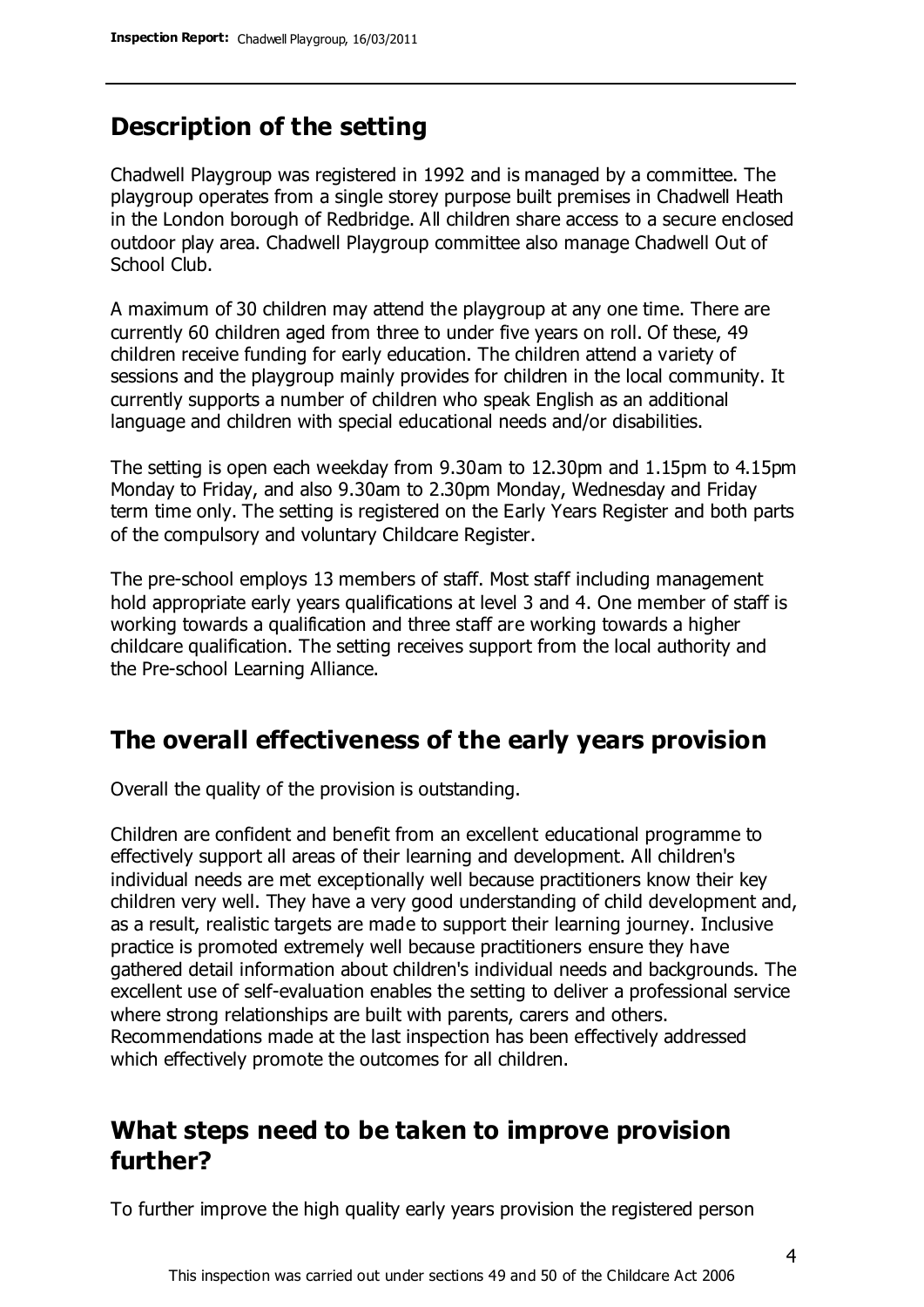should consider:

continuing to build on links with all children's chosen school to effectively promote a smooth transition.

# **The effectiveness of leadership and management of the early years provision**

The children's welfare is effectively promoted because practitioners have a very good understanding of child protection issues, procedures and their role in safeguarding. There are robust vetting procedures in place which further promote children's welfare. Management actively encourage practitioners to attend courses to support their specific roles and professional development. Training needs are identified through a range of mediums, such as staff meetings, appraisals and termly supervisions. The children benefit from a qualified experience and an extremely motivated staff team. Practitioners show commitment and passion to attending further childcare courses which effectively promote the outcomes for children. They implement knowledge gained from courses to enhance the educational programme, for example 'mind maps'.

The children are cared for in a safe and secure environment because detailed risk assessments are carried out both indoors, outdoors and for outings. Children's safe arrival and departure is closely monitored by practitioners and the use of CCTV. Required documentation, written consents, policies and procedures are in place and very well maintained. Practitioners have successfully developed strong relationships with parents and carers. They have an open access to children's profiles and they are kept very well informed of children's development through regular informative parent days. The planning of activities are clearly displayed and information about current topics are shared through regular discussions and newsletters. Subsequently parents' spontaneous contribution of providing tadpoles to enhance children's understanding of life cycles and to compliment the current topic 'growth' is highly valued and welcomed. This further promotes effective partnership working and allows parents to contribute to children's learning and development.

Children with special educational needs are supported very well because practitioners have a thorough understanding of the Special Needs Code of Practice and their role in supporting children and families. They work extremely well with external agencies involved in children's care to effectively support their care and learning. They work very well with parents in moving children on in their next stage of development and supporting families with the transition to school. From the outset, detailed information is gathered about children's medical and individual needs to ensure they are fully known and met. Individual care plans are regularly reviewed to effectively support children's learning. Detailed information about children's medical needs are discreetly displayed to enable practitioners to act promptly in children's best interest.

The setting has effectively used Ofsted's self-evaluation alongside working towards the Quilt Quality Assurance as a tool for reflective practice. The setting has made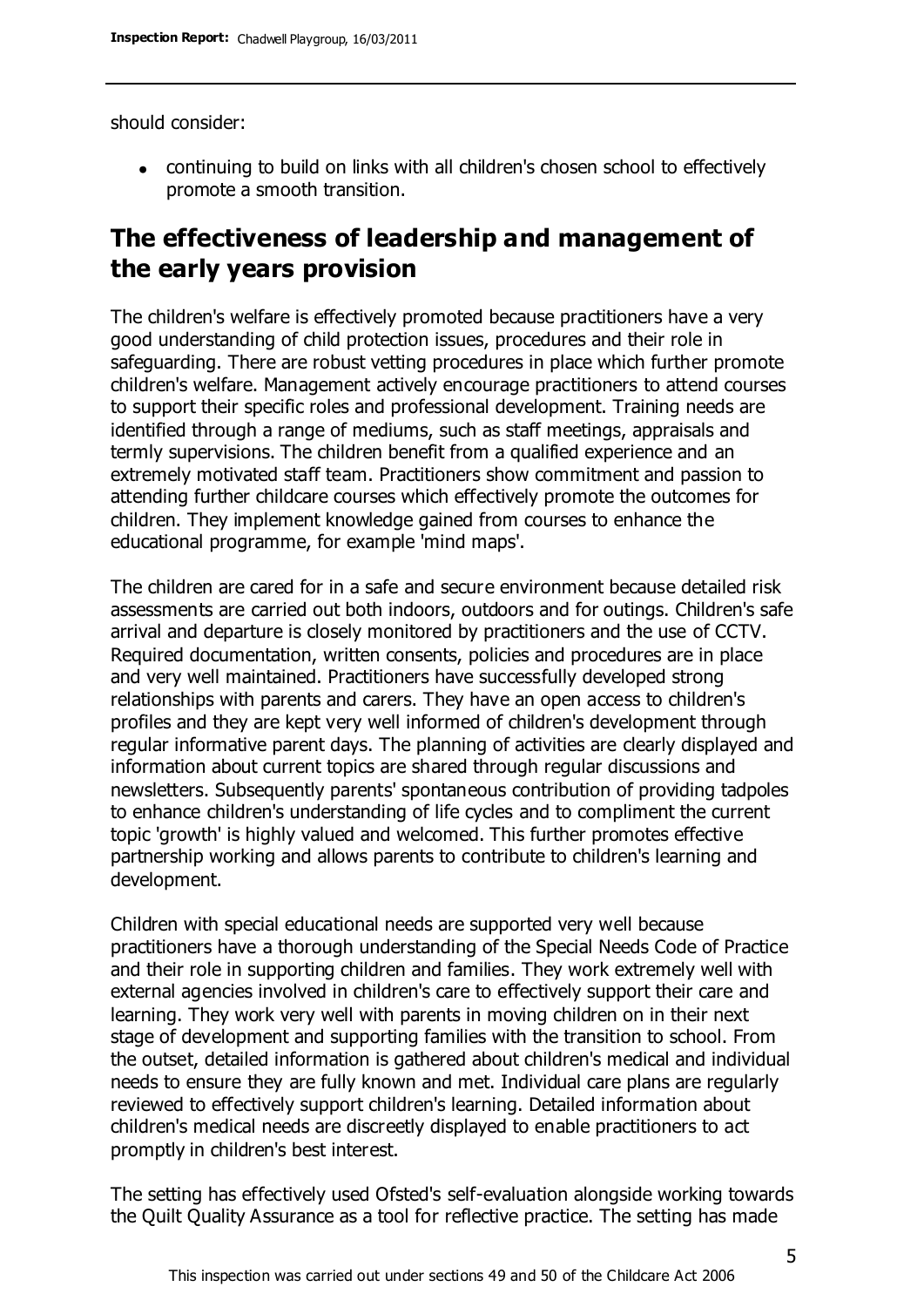very good links with most children's chosen school and has effectively identified this as an area for further development. Management are highly committed to the continual improvement of the early years provision and, as a result, all practitioners are able to contribute to the processes for self-evaluation and parents' views are sought through questionnaires, meetings and discussions.

## **The quality and standards of the early years provision and outcomes for children**

Practitioners are highly motivated and they have a thorough understanding of the Early Years Foundation Stage. Subsequently, they create a rich environment where children demonstrate enthusiasm and eagerness to take part in a varied range of adult-led and chosen activities. Practitioners gather very detailed information about children's starting points enabling them to effectively build on what they already know, for example All About Me and a sharing knowledge form. There are comprehensive observation and assessment records in place enabling practitioners to effectively track children's learning journey. They have used an extensive range of evidence to support children's development, such as photos, children's artwork and parental contributions. Practitioners know key children and others extremely well. They are able to talk about children's likes and developing personalities in great detail, such as describing children's budding skills and keen interest of playing football. Through the undertaking of systematic observations, practitioners effectively plan for children's individual needs and interests. Additionally, planning is flexible to reflect children's spontaneous interest, learning and development. This ensures children's play is purposeful and fun. The planning is extended outdoors and the children benefit from an extensive range of experiences to support their learning. The children enjoy taking part in growing activities, for example planting onions and runner beans. Practitioners are skilful in asking children good open-ended questions to encourage them to think and promote language development. They inform adults that they do not like onions and it makes their eyes watery. The children excitedly show an interest and are able to explore living things in their environment because practitioners extend children's learning by observing a spider and worms through binoculars, magnifying glasses and bug boxes.

Practitioners pay a keen interest in what children do and their interests very well. The children take pleasure in building large blocks comparing who is the tallest and smallest. Practitioners extend children's learning by using string and a type measure to strengthen children's knowledge and understanding of size. The children use mathematical language spontaneously as they talk about having two paintings and counting the magic beans when staff read 'Jack and the Beanstalk'. The children have access to an extensive range of books. Practitioners promote children's enjoyment of books by ensuring they have access to books when playing outdoors and there are books available in relation to current topics, such as gardening magazines, Growing Things, Jack and the Beanstalk and Parks and Gardens.

Children are cared for in a child-centred environment where practitioners are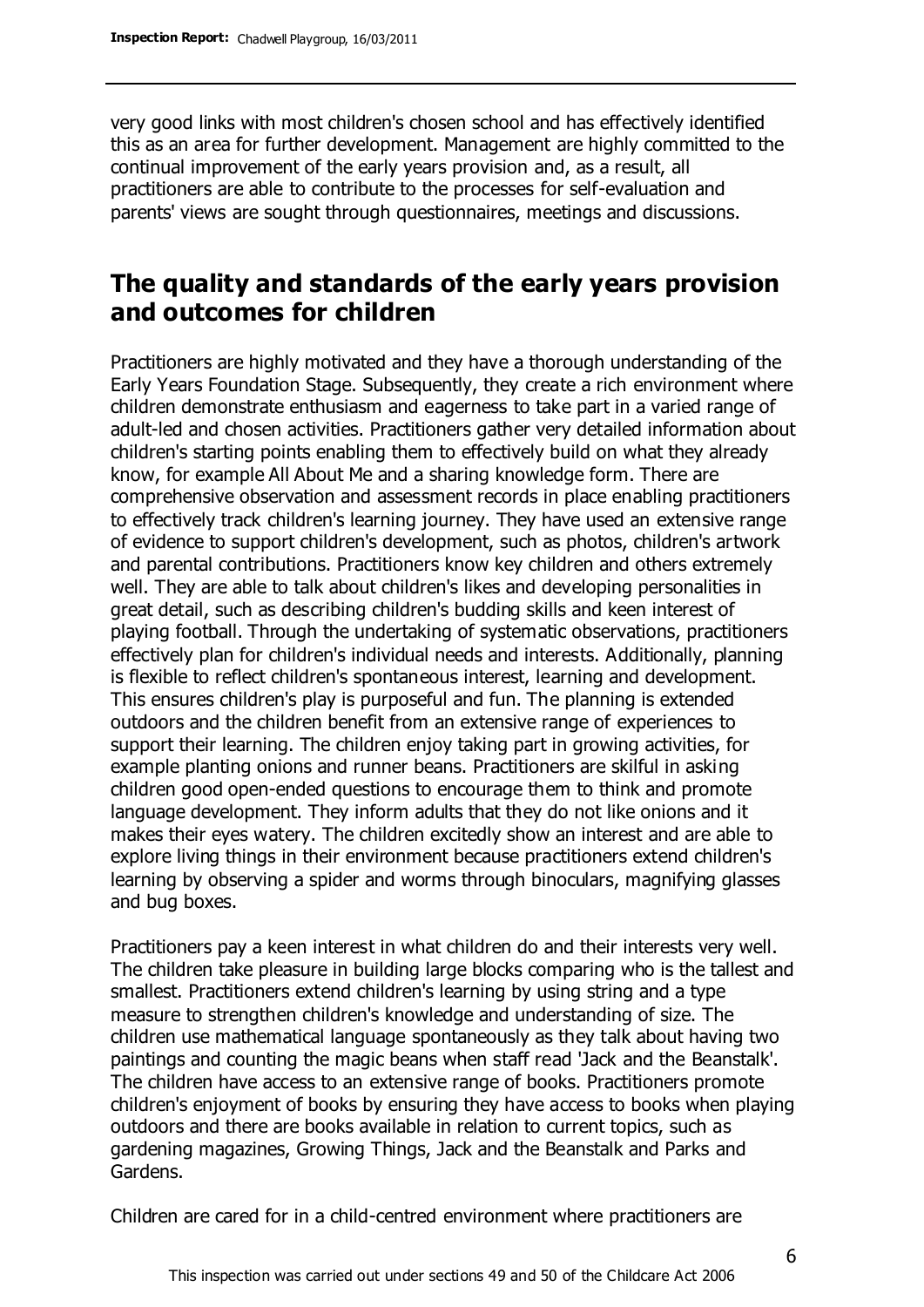proactive in using effective systems to encourage the children to take part in planning and the evaluation of activities, for example the use of 'mind maps' and having recall sessions at circle time. Throughout the session the children are able to make informed decisions allowing them to be independent learners. There is a rolling snack system in place where children have access to an assortment of fresh fruit and they have free flow access to both indoor and outdoor play. This contributes to children's good health and physical well-being. The children automatically wash their hands at appropriate times and there are good visual displays within the toilet area to effectively promote good hygiene practices.

The children use wheeled toys skilfully and practitioners are confident in allowing children to take safe risks, for example using large planks for balancing and making platforms from wooden bricks. The children's early problem solving skills are developing extremely well and with the aid of practitioners they change the design of the ball run. They display a sense of achievement in their creation and eagerness to give it a go. The children enjoy dressing up and taking part in role play which effectively promotes their imaginative skills. The children have access to their developmental profiles and during the day they contently look at photos of themselves, immediate and extended family. This allows children to feel highly valued and promote a good sense of belonging.

The children are happy and very well settled demonstrating trusting relationships are built. Practitioners are very well deployed to effectively support children's individual needs, safety, learning and development. Through purposeful topics and everyday routines children learn the importance of keeping themselves safe, for example through undertaking of regular fire evacuation drills, visits from the local fire brigade and community police officers. The children are extremely well behaved and benefit from consistent praise and encouragement. The children attending the setting are from varying backgrounds. There are very good images displayed around the setting and children have access to a wide range of toys that promote positive images. Children's uniqueness, culture and linguistic needs are respected and this is demonstrated through the translation of rich displays. This allows all children to have a sense of pride and effectively promotes inclusion.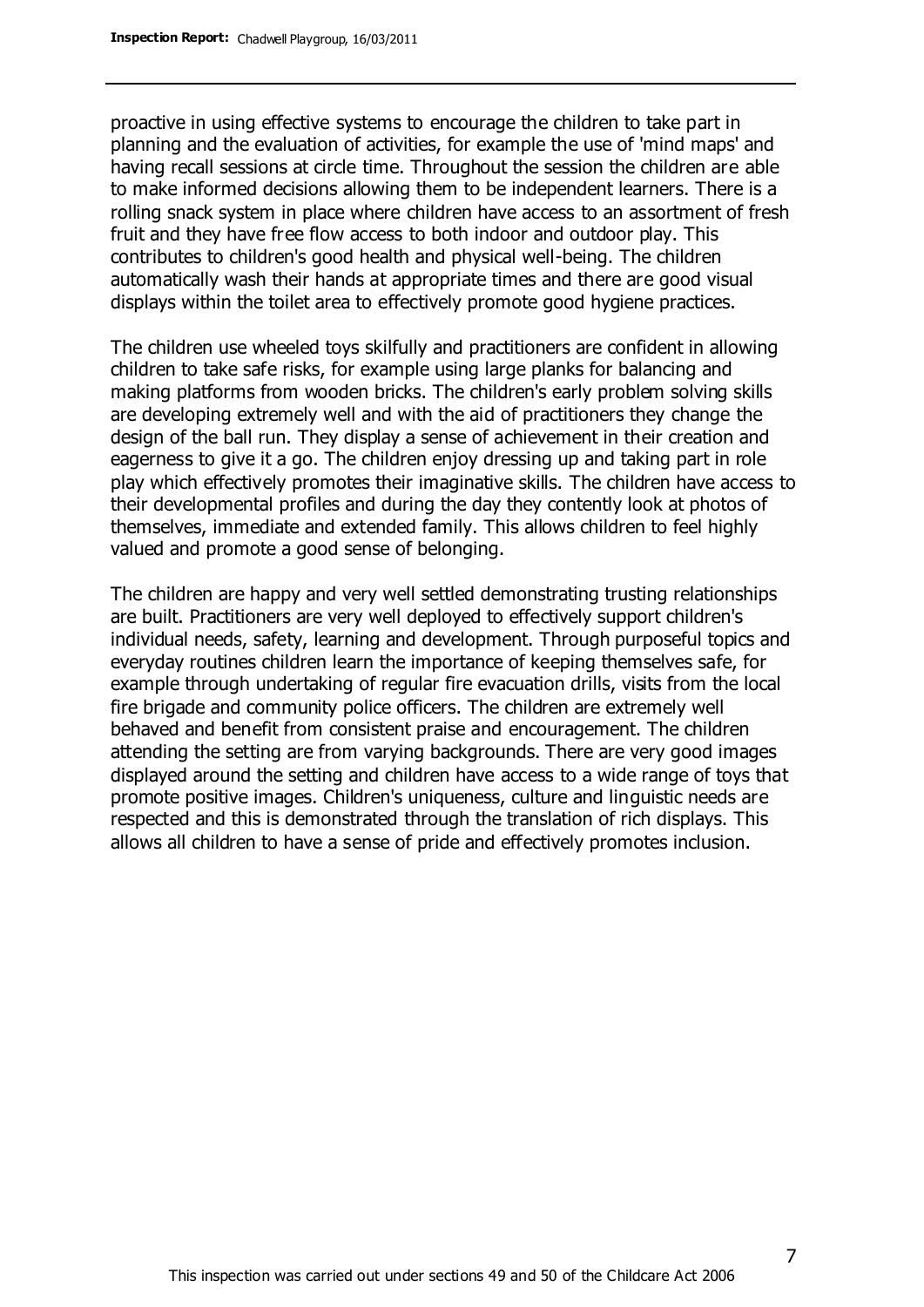# **Annex A: record of inspection judgements**

#### **The key inspection judgements and what they mean**

Grade 1 is Outstanding: this aspect of the provision is of exceptionally high quality Grade 2 is Good: this aspect of the provision is strong Grade 3 is Satisfactory: this aspect of the provision is sound Grade 4 is Inadequate: this aspect of the provision is not good enough

### **The overall effectiveness of the early years provision**

| How well does the setting meet the needs of the      |  |
|------------------------------------------------------|--|
| children in the Early Years Foundation Stage?        |  |
| The capacity of the provision to maintain continuous |  |
| improvement                                          |  |

#### **The effectiveness of leadership and management of the early years provision**

| The effectiveness of leadership and management of the             |  |
|-------------------------------------------------------------------|--|
| <b>Early Years Foundation Stage</b>                               |  |
| The effectiveness of leadership and management in embedding       |  |
| ambition and driving improvement                                  |  |
| The effectiveness with which the setting deploys resources        |  |
| The effectiveness with which the setting promotes equality and    |  |
| diversity                                                         |  |
| The effectiveness of safeguarding                                 |  |
| The effectiveness of the setting's self-evaluation, including the |  |
| steps taken to promote improvement                                |  |
| The effectiveness of partnerships                                 |  |
| The effectiveness of the setting's engagement with parents and    |  |
| carers                                                            |  |

## **The quality of the provision in the Early Years Foundation Stage**

The quality of the provision in the Early Years Foundation Stage | 1

#### **Outcomes for children in the Early Years Foundation Stage**

| <b>Outcomes for children in the Early Years Foundation</b>    |  |
|---------------------------------------------------------------|--|
| <b>Stage</b>                                                  |  |
| The extent to which children achieve and enjoy their learning |  |
| The extent to which children feel safe                        |  |
| The extent to which children adopt healthy lifestyles         |  |
| The extent to which children make a positive contribution     |  |
| The extent to which children develop skills for the future    |  |

Any complaints about the inspection or report should be made following the procedures set out in the guidance available from Ofsted's website: www.ofsted.gov.uk